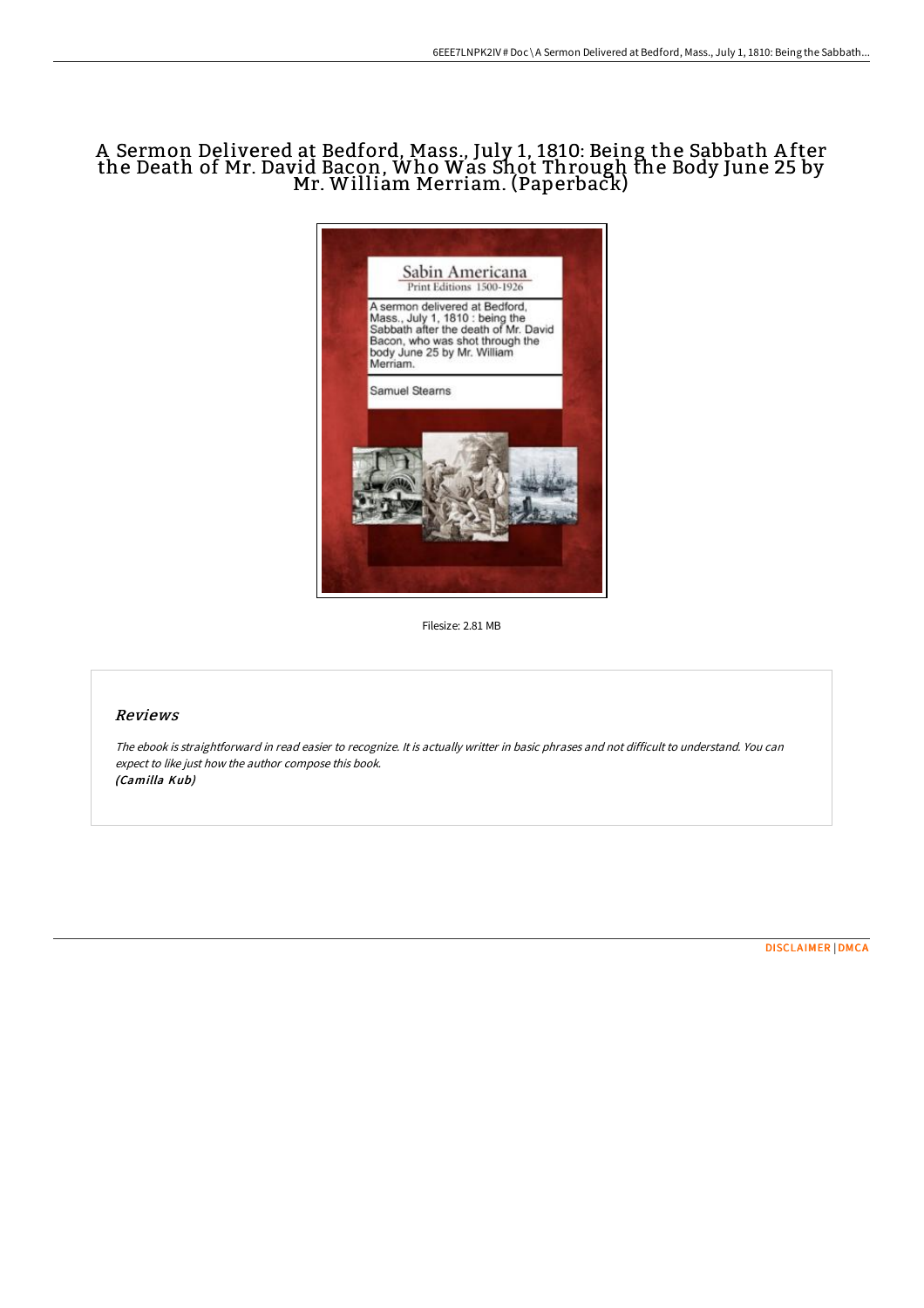#### A SERMON DELIVERED AT BEDFORD, MASS., JULY 1, 1810: BEING THE SABBATH AFTER THE DEATH OF MR. DAVID BACON, WHO WAS SHOT THROUGH THE BODY JUNE 25 BY MR. WILLIAM MERRIAM. (PAPERBACK)



To download A Sermon Delivered at Bedford, Mass., July 1, 1810: Being the Sabbath After the Death of Mr. David Bacon, Who Was Shot Through the Body June 25 by Mr. William Merriam. (Paperback) PDF, make sure you refer to the button listed below and save the file or have access to other information which might be relevant to A SERMON DELIVERED AT BEDFORD, MASS., JULY 1, 1810: BEING THE SABBATH AFTER THE DEATH OF MR. DAVID BACON, WHO WAS SHOT THROUGH THE BODY JUNE 25 BY MR. WILLIAM MERRIAM. (PAPERBACK) book.

Gale Ecco, Sabin Americana, United States, 2012. Paperback. Condition: New. Language: English . Brand New Book \*\*\*\*\* Print on Demand \*\*\*\*\*.Title: A sermon delivered at Bedford, Mass., July 1, 1810: being the Sabbath after the death of Mr. David Bacon, who was shot through the body June 25 by Mr. William Merriam.Author: Samuel StearnsPublisher: Gale, Sabin Americana Description: Based on Joseph Sabin s famed bibliography, Bibliotheca Americana, Sabin Americana, 1500--1926 contains a collection of books, pamphlets, serials and other works about the Americas, from the time of their discovery to the early 1900s. Sabin Americana is rich in original accounts of discovery and exploration, pioneering and westward expansion, the U.S. Civil War and other military actions, Native Americans, slavery and abolition, religious history and more.Sabin Americana offers an up-close perspective on life in the western hemisphere, encompassing the arrival of the Europeans on the shores of North America in the late 15th century to the first decades of the 20th century. Covering a span of over 400 years in North, Central and South America as well as the Caribbean, this collection highlights the society, politics, religious beliefs, culture, contemporary opinions and momentous events of the time. It provides access to documents from an assortment of genres, sermons, political tracts, newspapers, books, pamphlets, maps, legislation, literature and more.Now for the first time, these high-quality digital scans of original works are available via print-on-demand, making them readily accessible to libraries, students, independent scholars, and readers of all ages.++++The below data was compiled from various identification fields in the bibliographic record of this title. This data is provided as an additional tool in helping to insure edition identification: ++++SourceLibrary: Huntington LibraryDocumentID: SABCP03317400CollectionID: CTRG00-B951PublicationDate: 18100101SourceBibCitation: Selected Americana from Sabin s Dictionary of books relating to AmericaNotes: Published by the request of the hearers. Includes...

Read A Sermon Delivered at Bedford, Mass., July 1, 1810: Being the Sabbath After the Death of Mr. David Bacon, Who Was Shot Through the Body June 25 by Mr. William Merriam. [\(Paperback\)](http://techno-pub.tech/a-sermon-delivered-at-bedford-mass-july-1-1810-b.html) Online Download PDF A Sermon Delivered at Bedford, Mass., July 1, 1810: Being the Sabbath After the Death of Mr. David Bacon, Who Was Shot Through the Body June 25 by Mr. William Merriam. [\(Paperback\)](http://techno-pub.tech/a-sermon-delivered-at-bedford-mass-july-1-1810-b.html)